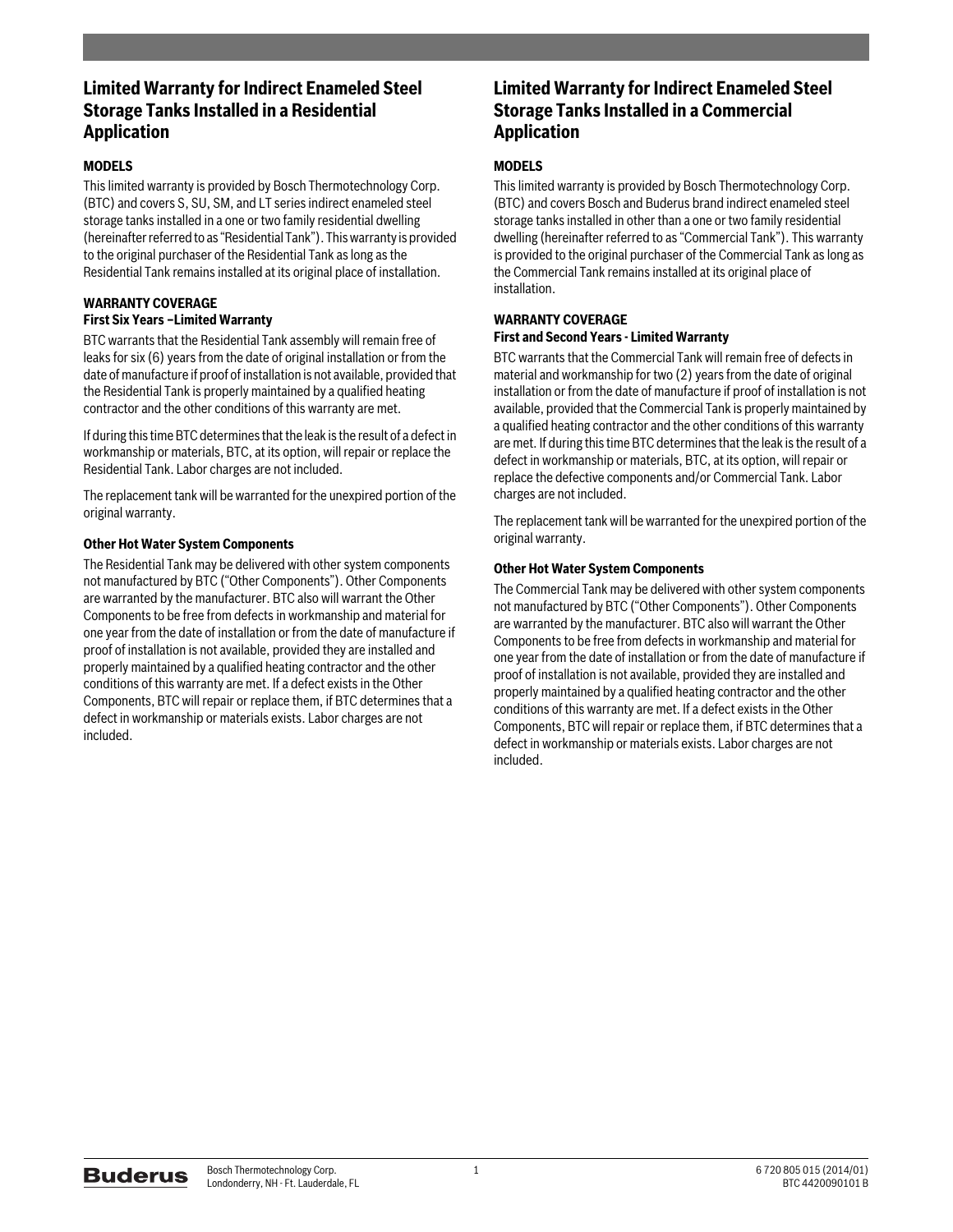# **Additional Terms And Conditions Of The Limited Warranties For Residential Tanks and Commercial Tanks**

## **ITEMS NOT COVERED**

The limited warranty for Commercial Tanks and Residential Tanks (hereinafter collectively referred to as "Tank" or "Tanks") does not cover the following circumstances:

- 1. Components or parts not provided by BTC.
- 2. Serviceable items and normal maintenance as required per the Installation Manual.
- 3. The workmanship of any installer. BTC disclaims and does not assume any liability of any nature for unsatisfactory performance caused by improper installation, repair or maintenance.
- 4. Any labor or material costs for removal, reinstallation, repair and replacement of the defective component or part.
- 5. Transportation to BTC, if necessary.
- 6. Damage caused by excessive temperatures or pressures, fuel or gas explosion, electrochemical reaction, water and air impurities, electrical failures, flooding or acts of God.
- 7. Any Tank that has a failure of malfunction resulting from failure to keep the Tank full of potable water, failure to assure that the water in the Tank is free to circulate at all times, failure to keep the Tank free of water sediment or scale deposits or failure to inspect the anode rods at intervals of not more than one year.
- 8. Shipping charges, delivery expenses or administrative fees incurred by the purchaser in repairing or replacing the Tank.
- 9. Production of noise, taste, odors, discoloration, or rusty water.

## **CONDITIONS OF WARRANTY**

The warranty for Commercial Tanks and Residential Tanks is void under the following circumstances:

- 1. Any Tank that is installed where polybutylene pipe without an oxygen barrier is used.
- 2. Any Tank that is connected to any closed loop application system that allows oxygen penetration of the system.
- 3. Failure or malfunction resulting from improper or negligent operation, accident, abuse, freezing, misuse, unauthorized alteration or improper installation, repair or maintenance. See the Owner's Manual for installation and maintenance information.
- 4. Any Tank that does not have a new temperature/pressure relief valve installed at the time of installation.
- 5. Any Tank used with insufficient water or is operated with water that cause deposits or corrosion.
- 6. Failure to inspect the anode rods at intervals of not more than one year. See the Manual for installation and maintenance information.
- 7. Any Tank in which the water condition does not achieve and maintain the required water quality of a minimum of two (2) grains of hardness. See the Manual for installation and maintenance information.
- 8. Work performed without prior authorization or approval and without authorization/requisition number and without proper documentation verifying compliance with above terms.

## **LIMITED WARRANTY**

OTHER THAN THE OBLIGATIONS OF BTC EXPRESSLY SET FORTH HERIN, BTC DISCLAIMS ALL WARRANTIES, EXPRESS OR IMPLIED, INCLUDING BUT NOT LIMITED TO ANY IMPLIED WARRANTIES OF MERCHANTABILITY OR FITNESS FOR A PARTICULAR PURPOSE. BTC'S SOLE OBLIGATION WITH RESPECT TO THE TANK AND PURCHASER'S EXCLUSIVE REMEDIES ARE SET FORTH IN THE FOREGOING LIMITED WARRANTY. BTC SHALL NOT BE LIABLE FOR ANY INDIRECT, PUNITIVE, INCIDENTAL, SPECIAL, CONSEQUENTIAL OR SIMILAR DAMAGES INCLUDING, WITHOUT LIMITATION, INJURY OR DAMAGE TO PERSONS OR PROPERTY OR DAMAGES FOR LOSS OF USE, LOST PROFITS, INCONVENIENCE OR LOSS OF TIME.

NOTE THAT ANY REPAIRED OR REPLACED PRODUCT WILL BE WARRANTED FOR ONLY THE UNEXPIRED TERM OF THE ORIGINAL WARRANTY.

Some states do not allow the exclusion of limitation of damages, or limitations on how long an implied warranty lasts, so the above limitations and exclusions may not apply to you.

## **WARRANTY CLAIMS PROCESS**

If you have a warranty claim you should notify the heating contractor who installed your Tank and ask that the contractor notify the distributor from whom the contractor purchased the Tank.

If this action is not possible or you don't receive a response, contact Bosch Thermotechnology Corp., 50 Wentworth Avenue, Londonderry, NH 03053 www.buderus.us.

To process your claim, you will need a copy of your original invoice or other proof of purchase and documentation showing the original installation date and location. The alleged defective components or parts must be returned to BTC in accordance with BTC procedure then in force for handling goods returned for the purpose of inspection to determine cause of failure (contact BTC if you have questions regarding the return process).

If BTC determines that the returned components and/or parts are defective and that this warranty applies, BTC will furnish the repaired or replacement components and/or parts to an authorized BTC distributor who, in turn, will forward the components and/or parts to the heating contractor who installed your Tank.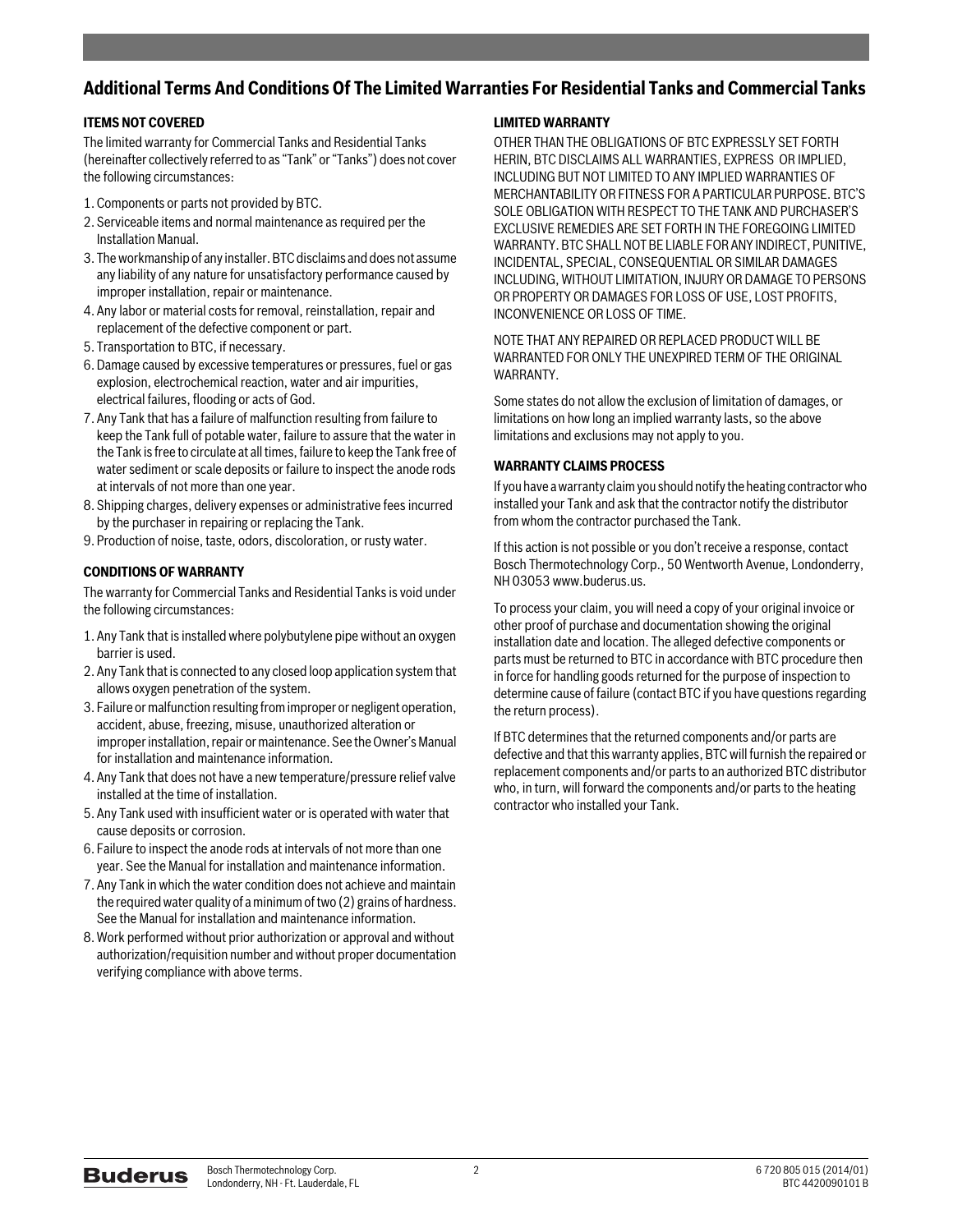# **Garantie limitée pour les ballons d'ECS indirects en acier émaillé dans les applications résidentielles**

## **MODELES**

Cette garantie limitée est accordée par Bosch Thermotechnology Corp. (BTC) accorde cette garantie limitée pour les ballons d'ECS indirects en acier émaillé des séries S, SU, SM et LT installés dans les unités de logement pour une ou deux familles (appelés ci-dessous « ballon résidentiel »). Cette garantie est valable pour le premier acquéreur du ballon résidentiel tant que ce dernier est installé dans le lieu d'origine.

#### **ETENDUE DE LA GARANTIE Six premières années – garantie limitée**

BTC garantit que le montage du ballon résidentiel sera dépourvu de fuites pendant six (6) ans à partir de la date d'installation originale ou de la date de fabrication si la preuve d'installation n'est pas disponible, à condition que le ballon résidentiel soit correctement entretenu par un professionnel qualifié et que les autres dispositions de cette garantie soient respectées.BTC garantit que le montage du ballon résidentiel sera dépourvu de fuites pendant six (6) ans à partir de la date d'installation originale ou de la date de fabrication si la preuve d'installation n'est pas disponible, à condition que le ballon résidentiel soit correctement entretenu par un professionnel qualifié et que les autres dispositions de cette garantie soient respectées.

Si, pendant cette période, BTC détermine que la fuite résulte d'un défaut d'exécution ou matériel, BTC se réserve le droit de réparer ou remplacer le ballon résidentiel selon sa propre appréciation. Les frais de main d'œuvre ne sont pas inclus.

## **Autres composants de l'installation de production d'ECS**

Le ballon résidentiel peut être livré avec d'autres composants systèmes qui n'ont pas été fabriqués par BTC (« autres composants »). Les autres composants font l'objet de la garantie de leurs fabricants respectifs. BTC garantira également que les Autres composants seront dépourvus de défauts d'exécution et matériels pendant un an à partir de la date d'installation ou de la date de fabrication si la preuve d'installation n'est pas disponible, à condition qu'ils soient installés et correctement entretenus par un chauffagiste qualifié et que les autres dispositions de cette garantie soient respectées. Si les autres composants présentent un défaut, BTC les réparera ou les remplacera, si BTC détermine qu'il existe un défaut d'exécution ou matériel. Les frais de main d'œuvre ne sont pas inclus.

# **Garantie limitée des ballons indirects en acier émaillé utilisés dans les applications commerciales**

## **MODELES**

Cette garantie limitée est accordée par Bosch Thermotechnology Corp. (BTC) accorde cette garantie limitée pour ballons indirects en acier émaillé de la marque et dans le cadre d'applications autres que les unités de logement destinées à une ou deux familles (désignés cidessous « ballon commercial »). Cette garantie est valable pour le premier acquéreur du ballon commercial tant que ce dernier est installé dans le lieu d'origine.

# **ETENDUE DE LA GARANTIE**

## **Première et deuxième année - garantie limitée**

BTC garantit que le ballon commercial est exempt de vices de fabrication et dus aux matériaux pendant une période de deux (2) ans à partir de la date d'installation d'origine ou de la date de fabrication si le preuve d'installation n'est pas disponible, à condition que le ballon commercial soit correctement entretenu par un chauffagiste qualifié et que les autres dispositions de cette garantie soient respectées. Si BTC constate pendant cette période une fuite due à une exécution ou à des matériaux défectueux, BTC se réserve le droit de réparer ou remplacer les composants défectueux et/ou le ballon commercial selon sa propre appréciation. Les frais de main d'œuvre ne sont pas inclus.

## **Autres composants de l'installation de production d'ECS**

Le ballon commercial peut être livré avec d'autres composants systèmes qui n'ont pas été fabriqués par BTC (« autres composants »). Les autres composants font l'objet de la garantie de leurs fabricants respectifs. BTC garantira également que les Autres composants seront dépourvus de défauts d'exécution et matériels pendant un an à partir de la date d'installation ou de la date de fabrication si la preuve d'installation n'est pas disponible, à condition qu'ils soient installés et correctement entretenus par un chauffagiste qualifié et que les autres dispositions de cette garantie soient respectées. Si les autres composants présentent un défaut, BTC les réparera ou les remplacera, si BTC détermine qu'il existe un défaut d'exécution ou matériel. Les frais de main d'œuvre ne sont pas inclus.